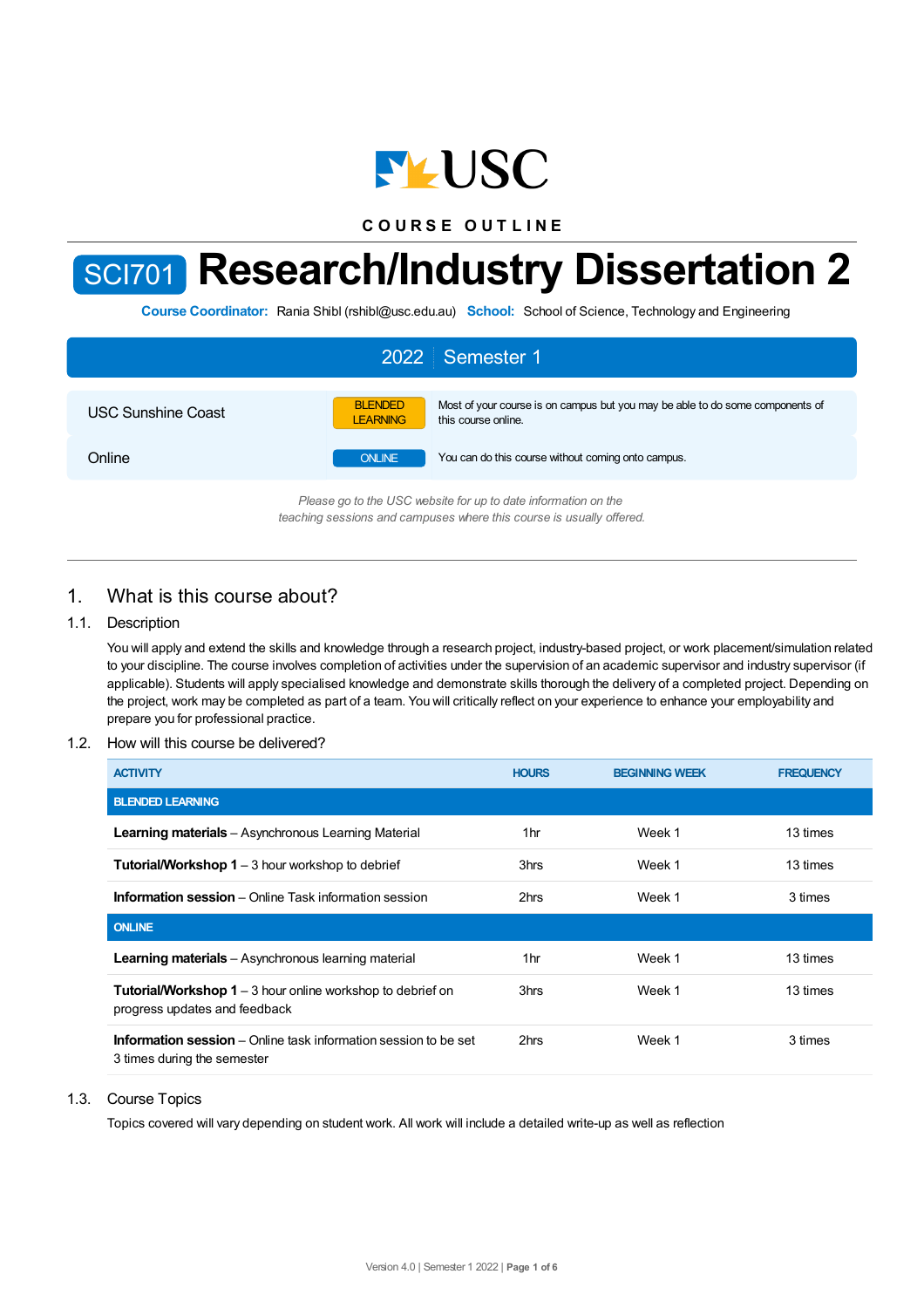# 2. What level is this course?

#### 700 Level (Specialised)

Demonstrating a specialised body of knowledge and set of skills for professional practice or further learning. Advanced application of knowledge and skills in unfamiliar contexts.

## 3. What is the unit value of this course?

24 units

# 4. How does this course contribute to my learning?

|                                                                | <b>COURSE LEARNING OUTCOMES</b>                                                                 | <b>GRADUATE QUALITIES</b>                                                 |  |
|----------------------------------------------------------------|-------------------------------------------------------------------------------------------------|---------------------------------------------------------------------------|--|
| On successful completion of this course, you should be able to |                                                                                                 | Completing these tasks<br>successfully will contribute to<br>you becoming |  |
|                                                                | Identify and apply specific discipline knowledge to plan, conduct and report project activities | Creative and critical thinker                                             |  |
| $\left( 2 \right)$                                             | Apply advanced research and technical skills to conduct project activities                      | Empowered                                                                 |  |
| $\sqrt{3}$                                                     | Report on project activities and outcomes using advanced written and verbal communication.      | Engaged                                                                   |  |
| $\overline{4}$                                                 | Critically reflect and evaluate on your performance and the development of any outcomes         | Creative and critical thinker                                             |  |
| 【5                                                             | Demonstrate personal and professional responsibility for own learning and work outcomes         | Engaged                                                                   |  |

# 5. Am Ieligible to enrol in this course?

Refer to the USC [Glossary](https://www.usc.edu.au/about/policies-and-procedures/glossary-of-terms-for-policy-and-procedures) of terms for definitions of "pre-requisites, co-requisites and anti-requisites".

## 5.1. Pre-requisites

Enrolled in any postgraduate program

5.2. Co-requisites

Not applicable

## 5.3. Anti-requisites

Not applicable

5.4. Specific assumed prior knowledge and skills (where applicable)

Not applicable

## 6. How am Igoing to be assessed?

6.1. Grading Scale

Standard Grading (GRD)

High Distinction (HD), Distinction (DN), Credit (CR), Pass (PS), Fail (FL).

6.2. Details of early feedback on progress

Each week students will provide updates on their progress. In addition, Task 1 (proposal) feedback will provide guidance on work completed in Task 2 and Task 3.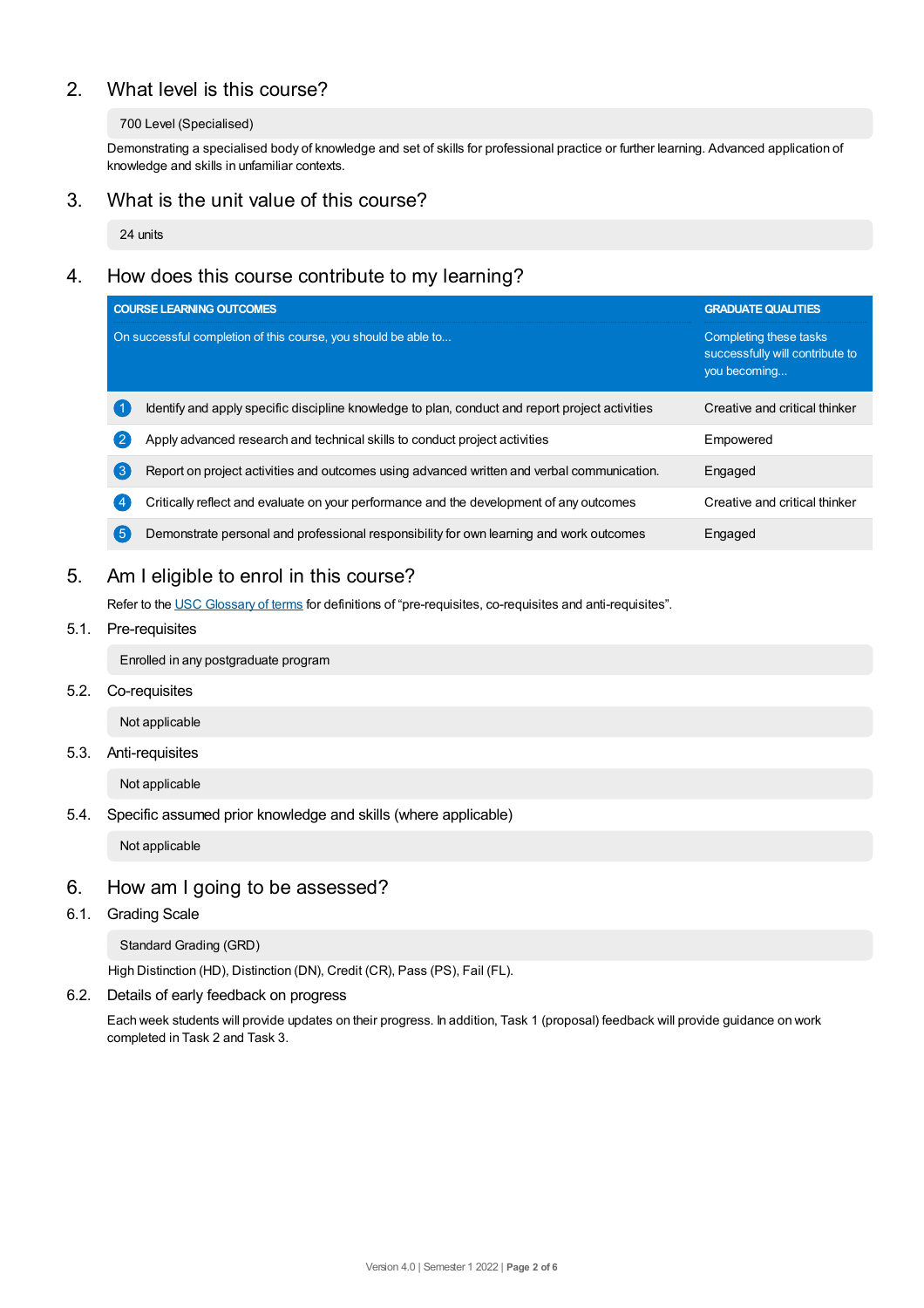## 6.3. Assessment tasks

| <b>DELIVERY</b><br><b>MODE</b> | <b>TASK</b><br>NO. | <b>ASSESSMENT</b><br><b>PRODUCT</b> | <b>INDIVIDUAL</b><br><b>OR GROUP</b> | <b>WEIGHTING</b><br>$\frac{9}{6}$ | <b>WHAT IS THE</b><br><b>DURATION /</b><br><b>LENGTH?</b>    | <b>WHEN SHOULD I</b><br>SUBMIT? | <b>WHERE SHOULD I</b><br><b>SUBMIT IT?</b>                      |
|--------------------------------|--------------------|-------------------------------------|--------------------------------------|-----------------------------------|--------------------------------------------------------------|---------------------------------|-----------------------------------------------------------------|
| All                            | $\mathbf{1}$       | <b>Written Piece</b>                | Individual or<br>Group               | 20%                               | 1500 words<br>or equivalent                                  | Refer to Format                 | <b>Online Assignment</b><br>Submission with<br>plagiarism check |
| All                            | 2                  | Negotiated<br>Assessment            | Individual or<br>Group               | 50%                               | 2500-3000<br>words or<br>equivalent                          | Week 13                         | <b>Online Assignment</b><br>Submission with<br>plagiarism check |
| All                            | 3                  | Oral and Written<br>Piece           | Individual                           | 30%                               | 750 word<br>reflection and<br>10 minute oral<br>presentation | Week 13                         | <b>Online Assignment</b><br>Submission with<br>plagiarism check |

## **All - Assessment Task 1:** Project Proposal

| <b>GOAL:</b>     |                                                                                                                                                                                                                                                                                                                                   | Develop a plan or proposal for your project that is<br>structured to allow for the successful<br>achievement of your goals. |                                     |  |  |
|------------------|-----------------------------------------------------------------------------------------------------------------------------------------------------------------------------------------------------------------------------------------------------------------------------------------------------------------------------------|-----------------------------------------------------------------------------------------------------------------------------|-------------------------------------|--|--|
| <b>PRODUCT:</b>  | <b>Written Piece</b>                                                                                                                                                                                                                                                                                                              |                                                                                                                             |                                     |  |  |
| <b>FORMAT:</b>   | You will be required to submit a plan or proposal of the project you are completing including outlining the responsibilities,<br>expectations and evaluation<br>mechanisms associated with your project.<br>Due by week 5, but depending on the project, the proposal can be submitted earlier. Refer to Canvas for more details. |                                                                                                                             |                                     |  |  |
| <b>CRITERIA:</b> | No.                                                                                                                                                                                                                                                                                                                               |                                                                                                                             | <b>Learning Outcome</b><br>assessed |  |  |
|                  |                                                                                                                                                                                                                                                                                                                                   | Clear and achievable setting of goals and milestones measured against a realistic<br>time-line for completion               |                                     |  |  |
|                  | 2                                                                                                                                                                                                                                                                                                                                 | Demonstrate the ability to design, coordinate and implement a project plan                                                  |                                     |  |  |
|                  |                                                                                                                                                                                                                                                                                                                                   |                                                                                                                             |                                     |  |  |

## **All - Assessment Task 2:** Project Deliverable(s)

| <b>GOAL:</b>     | The output of the work for this task will be<br>based on the agreed proposed plan from<br>Task 1.                                                                                                                                                                                                    |                                                                                                                                          |                                     |  |  |
|------------------|------------------------------------------------------------------------------------------------------------------------------------------------------------------------------------------------------------------------------------------------------------------------------------------------------|------------------------------------------------------------------------------------------------------------------------------------------|-------------------------------------|--|--|
| <b>PRODUCT:</b>  | <b>Negotiated Assessment</b>                                                                                                                                                                                                                                                                         |                                                                                                                                          |                                     |  |  |
| <b>FORMAT:</b>   | Work on a real-world complex problem and evaluate the outcomes achieved against those planned at the outset of the<br>project identified in the proposal. You are required to<br>submit any source code created and other project deliverables as applicable. More details to be provided on Canvas. |                                                                                                                                          |                                     |  |  |
|                  |                                                                                                                                                                                                                                                                                                      |                                                                                                                                          |                                     |  |  |
| <b>CRITERIA:</b> | No.                                                                                                                                                                                                                                                                                                  |                                                                                                                                          | <b>Learning Outcome</b><br>assessed |  |  |
|                  |                                                                                                                                                                                                                                                                                                      | Application of critical and creative thinking in solving complex problem, through<br>designing, coordinating and implementing a solution | 112                                 |  |  |
|                  | 2                                                                                                                                                                                                                                                                                                    | Application of appropriate tools to create a project output that meets the client's needs                                                | $\left( 2 \right)$                  |  |  |
|                  | 3                                                                                                                                                                                                                                                                                                    | Professional written communication                                                                                                       | $\left(3\right)$                    |  |  |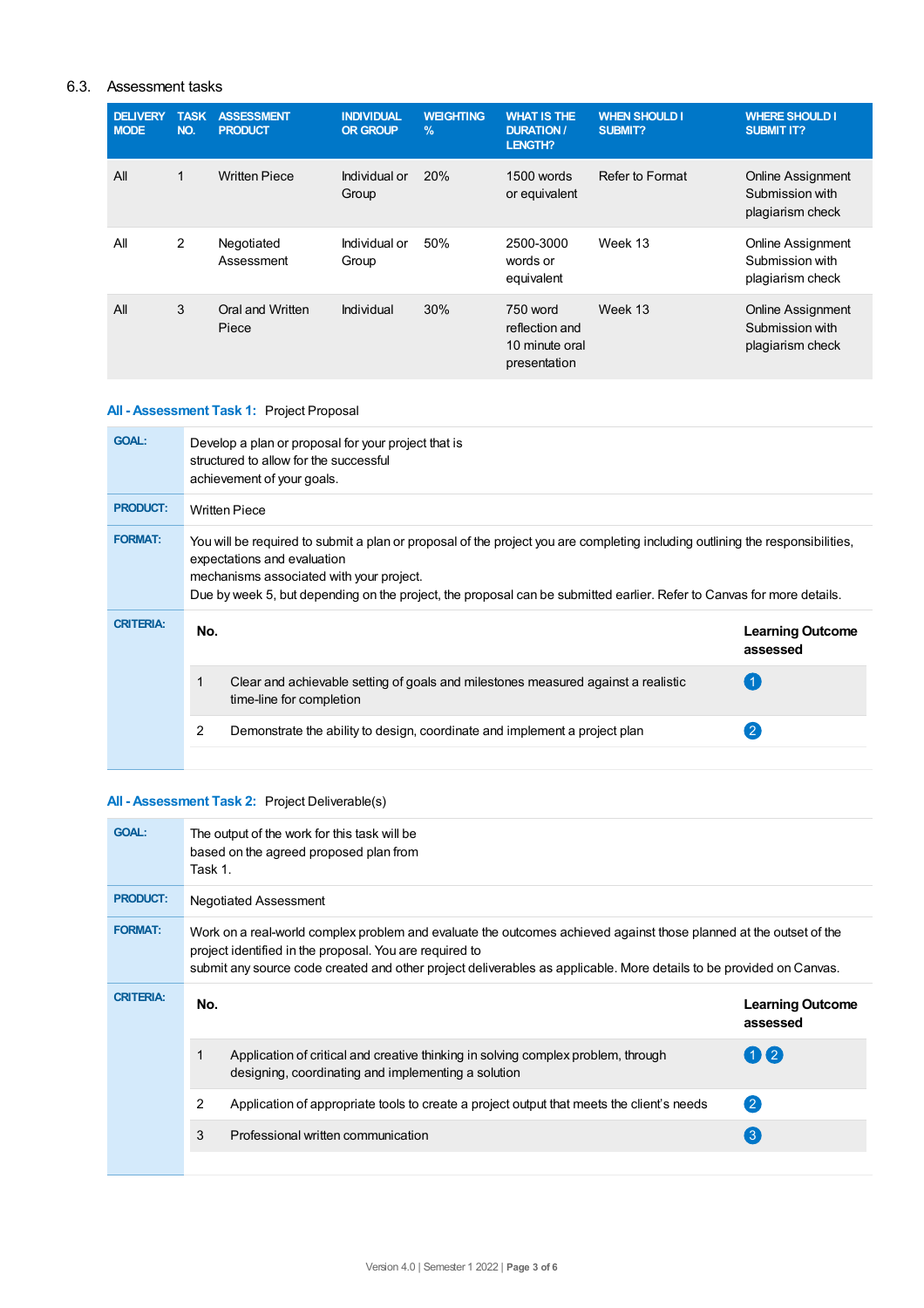#### **All - Assessment Task 3:** Reflection and Presentation

| <b>GOAL:</b>     | To reflect and present on the experience<br>with discussion and evaluation of<br>outcomes as well as any group<br>processes (if part of a group)                                                                                                                                                     |                                     |  |  |  |
|------------------|------------------------------------------------------------------------------------------------------------------------------------------------------------------------------------------------------------------------------------------------------------------------------------------------------|-------------------------------------|--|--|--|
| <b>PRODUCT:</b>  | Oral and Written Piece                                                                                                                                                                                                                                                                               |                                     |  |  |  |
| <b>FORMAT:</b>   | This is an individually assessed task.<br>This is a reflection on the work you completed during the course of the semester. You are expected to critically evaluate the<br>skills gained through this project. The presentation<br>is an opportunity to share the work and outcomes with your peers. |                                     |  |  |  |
| <b>CRITERIA:</b> | No.                                                                                                                                                                                                                                                                                                  | <b>Learning Outcome</b><br>assessed |  |  |  |
|                  | Critically reflect and evaluate individual business skills gained in working through the<br>project                                                                                                                                                                                                  | $(4)$ (5)                           |  |  |  |
|                  | Professional oral communication skills<br>2                                                                                                                                                                                                                                                          | 3                                   |  |  |  |

## 7. Directed study hours

A 12-unit course will have total of 150 learning hours which will include directed study hours (including online if required), self-directed learning and completion of assessable tasks. Directed study hours may vary by location. Student workload is calculated at 12.5 learning hours per one unit.

## 8. What resources do I need to undertake this course?

Please note: Course information, including specific information of recommended readings, learning activities, resources, weekly readings, etc. are available on the course Canvas site– Please log in as soon as possible.

#### 8.1. Prescribed text(s) or course reader

There are no required/recommended resources for this course.

#### 8.2. Specific requirements

Not applicable

## 9. How are risks managed in this course?

Health and safety risks for this course have been assessed as low. It is your responsibility to review course material, search online, discuss with lecturers and peers and understand the health and safety risks associated with your specific course of study and to familiarise yourself with the University's general health and safety principles by reviewing the online [induction](https://online.usc.edu.au/webapps/blackboard/content/listContentEditable.jsp?content_id=_632657_1&course_id=_14432_1) training for students, and following the instructions of the University staff.

## 10. What administrative information is relevant to this course?

#### 10.1. Assessment: Academic Integrity

Academic integrity is the ethical standard of university participation. It ensures that students graduate as a result of proving they are competent in their discipline. This is integral in maintaining the value of academic qualifications. Each industry has expectations and standards of the skills and knowledge within that discipline and these are reflected in assessment.

Academic integrity means that you do not engage in any activity that is considered to be academic fraud; including plagiarism, collusion or outsourcing any part of any assessment item to any other person. You are expected to be honest and ethical by completing all work yourself and indicating in your work which ideas and information were developed by you and which were taken from others. You cannot provide your assessment work to others.You are also expected to provide evidence of wide and critical reading, usually by using appropriate academic references.

In order to minimise incidents of academic fraud, this course may require that some of its assessment tasks, when submitted to Canvas, are electronically checked through Turnitin. This software allows for text comparisons to be made between your submitted assessment item and all other work to which Turnitin has access.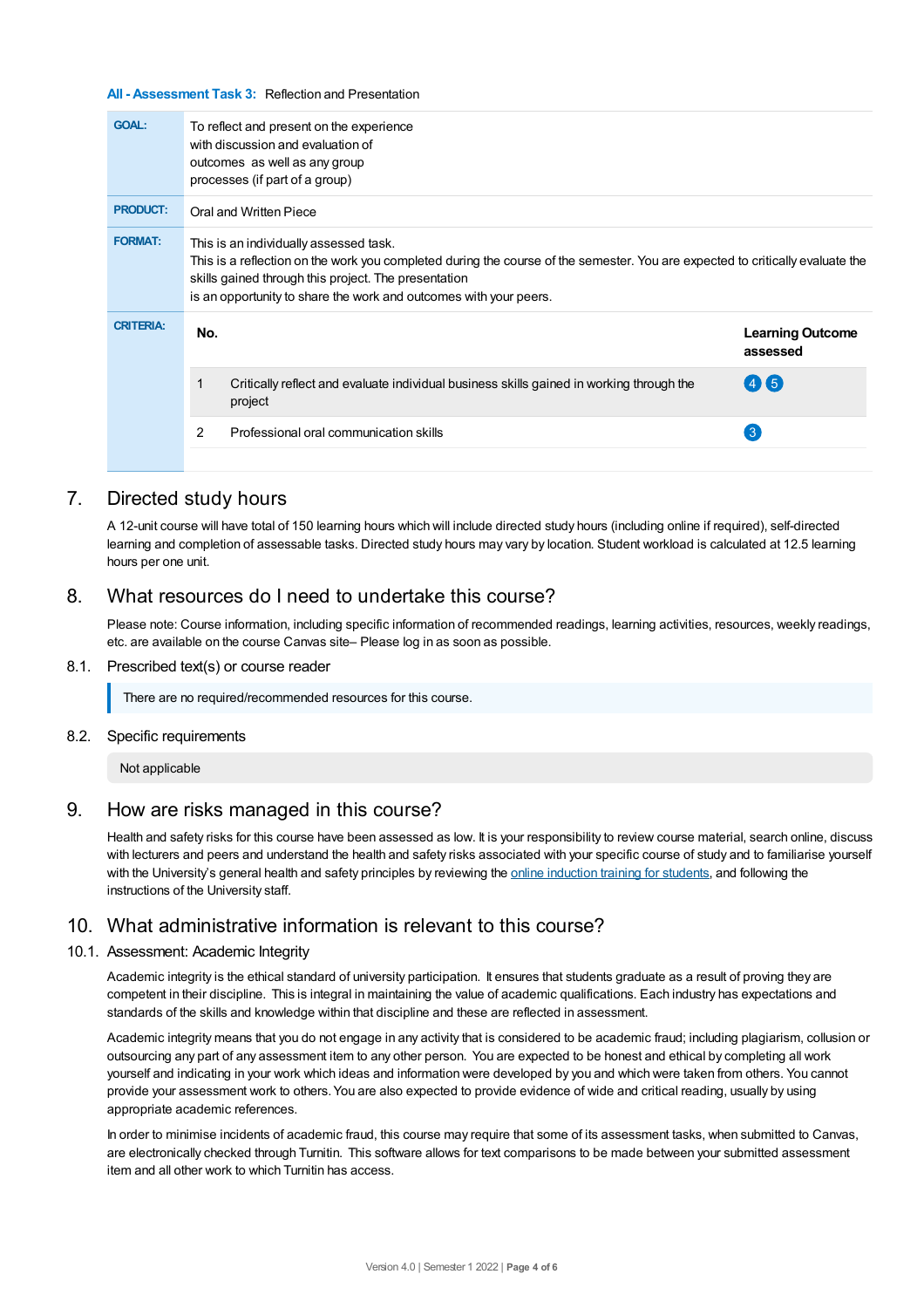#### 10.2. Assessment: Additional Requirements

Eligibility for Supplementary Assessment

Your eligibility for supplementary assessment in a course is dependent of the following conditions applying:

The final mark is in the percentage range 47% to 49.4% The course is graded using the Standard Grading scale You have not failed an assessment task in the course due to academic misconduct

#### 10.3. Assessment: Submission penalties

Late submission of assessment tasks will be penalised at the following maximum rate:

5% (of the assessment task's identified value) per day for the first two days from the date identified as the due date for the assessment task

10% (of the assessment task's identified value) for the third day

20% (of the assessment task's identified value) for the fourth day and subsequent days up to and including seven days from the date identified as the due date for the assessment task

A result of zero is awarded for an assessment task submitted seven days from the date identified as the due date for the assessment task. Weekdays and weekends are included in the calculation of days late.

To request an extension, you must contact your Course Coordinator and supply the required documentation to negotiate an outcome.

## 10.4. SafeUSC

USC is committed to a culture of respect and providing a safe and supportive environment for all members of our community. For immediate assistance on campus contact SafeUSC by phone: 07 [5430](tel:07%205430%201168) 1168 or using the [SafeZone](https://www.safezoneapp.com) app. For general enquires contact the SafeUSC team by phone 07 [5456](tel:07%205456%203864) 3864 or email [safe@usc.edu.au](mailto:safe@usc.edu.au).

The SafeUSC Specialist Service is a Student Wellbeing service that provides free and confidential support to students who may have experienced or observed behaviour that could cause fear, offence or trauma. To contact the service call 07 [5430](tel:07%205430%201226) 1226 or email [studentwellbeing@usc.edu.au](mailto:studentwellbeing@usc.edu.au).

#### 10.5. Study help

For help with course-specific advice, for example what information to include in your assessment, you should first contact your tutor, then your course coordinator, if needed.

If you require additional assistance, the Learning Advisers are trained professionals who are ready to help you develop a wide range of academic skills. Visit the Learning [Advisers](https://www.usc.edu.au/current-students/student-support/academic-and-study-support/learning-advisers) web page for more information, or contact Student Central for further assistance: +61 7 5430 2890 or [studentcentral@usc.edu.au](mailto:studentcentral@usc.edu.au).

#### 10.6. Wellbeing Services

Student Wellbeing provide free and confidential counselling on a wide range of personal, academic, social and psychological matters, to foster positive mental health and wellbeing for your academic success.

To book a confidential appointment go to [Student](https://studenthub.usc.edu.au/) Hub, email [studentwellbeing@usc.edu.au](mailto:studentwellbeing@usc.edu.au) or call 07 5430 1226.

#### 10.7. AccessAbility Services

Ability Advisers ensure equal access to all aspects of university life. If your studies are affected by a disability, learning disorder mental health issue, injury or illness, or you are a primary carer for someone with a disability or who is considered frail and aged, [AccessAbility](https://www.usc.edu.au/learn/student-support/accessability-services/documentation-requirements) Services can provide access to appropriate reasonable adjustments and practical advice about the support and facilities available to you throughout the University.

To book a confidential appointment go to [Student](https://studenthub.usc.edu.au/) Hub, email [AccessAbility@usc.edu.au](mailto:AccessAbility@usc.edu.au) or call 07 5430 2890.

#### 10.8. Links to relevant University policy and procedures

For more information on Academic Learning & Teaching categories including:

- Assessment: Courses and Coursework Programs
- Review of Assessment and Final Grades
- Supplementary Assessment
- Administration of Central Examinations
- Deferred Examinations
- Student Academic Misconduct
- Students with a Disability

Visit the USC website: <https://www.usc.edu.au/explore/policies-and-procedures#academic-learning-and-teaching>

#### 10.9. Student Charter

USC is committed to excellence in teaching, research and engagement in an environment that is inclusive, inspiring, safe and respectful. The [Student](https://www.usc.edu.au/current-students/student-charter) Charter sets out what students can expect from the University, and what in turn is expected of students, to achieve these outcomes.